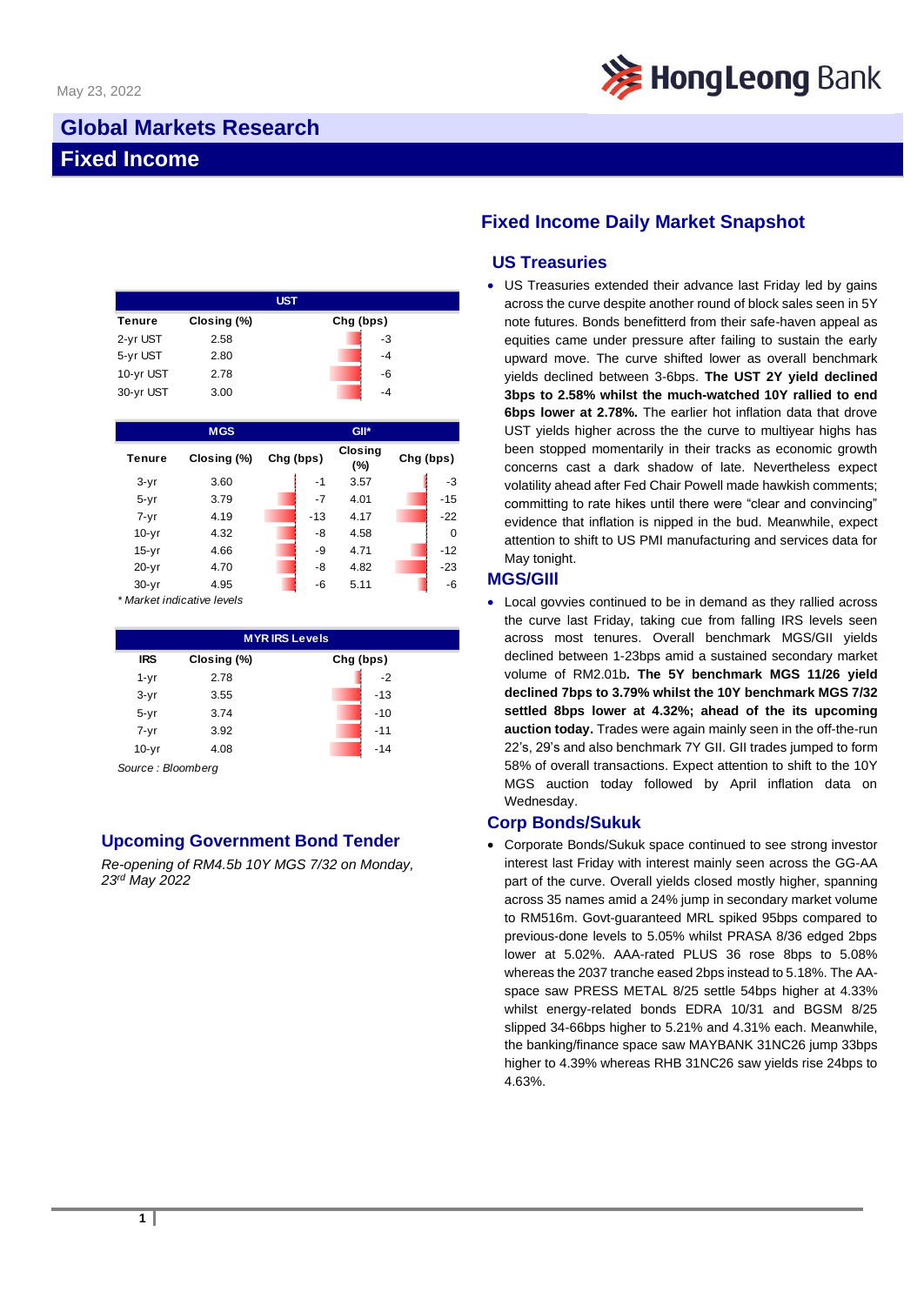May 23, 2022



#### **Daily Trades : Government Bond**

|            |                   | <b>Closing</b> | Vol            | <b>Previous</b> | <b>Previous</b>                   | Chg   |
|------------|-------------------|----------------|----------------|-----------------|-----------------------------------|-------|
|            | <b>Securities</b> | <b>YTM</b>     | (RM mil)       | <b>YTM</b>      | <b>Trade Date</b><br>(dd/mm/yyyy) | (bp)  |
| <b>MGS</b> | 08/22             | 1.950          | 56             | 1.929           | 19/05/2022                        | 2     |
| <b>MGS</b> | 09/22             | 2.004          | 65             | 2.054           | 19/05/2022                        | $-5$  |
| <b>MGS</b> | 03/23             | 2.570          | 13             | 2.538           | 19/05/2022                        | 3     |
| <b>MGS</b> | 04/23             | 2.552          | 52             | 2.693           | 17/05/2022                        | $-14$ |
| <b>MGS</b> | 08/23             | 2.859          | $\overline{4}$ | 2.845           | 19/05/2022                        | 1     |
| <b>MGS</b> | 06/24             | 3.491          | 22             | 3.574           | 18/05/2022                        | -8    |
| <b>MGS</b> | 09/24             | 3.521          | 23             | 3.666           | 18/05/2022                        | $-15$ |
| <b>MGS</b> | 03/25             | 3.599          | 63             | 3.605           | 19/05/2022                        | $-1$  |
| <b>MGS</b> | 09/25             | 3.666          | 15             | 3.679           | 19/05/2022                        | $-1$  |
| <b>MGS</b> | 07/26             | 3.795          | 56             | 3.988           | 18/05/2022                        | $-19$ |
| <b>MGS</b> | 11/26             | 3.793          | 27             | 3.866           | 19/05/2022                        | $-7$  |
| <b>MGS</b> | 03/27             | 3.919          | 8              | 4.191           | 12/05/2022                        | $-27$ |
| <b>MGS</b> | 05/27             | 3.833          | 22             | 4.114           | 19/05/2022                        | $-28$ |
| <b>MGS</b> | 11/27             | 3.971          | 1              | 4.070           | 19/05/2022                        | $-10$ |
| <b>MGS</b> | 06/28             | 4.113          | 8              | 4.233           | 19/05/2022                        | $-12$ |
| <b>MGS</b> | 04/29             | 4.185          | 153            | 4.318           | 19/05/2022                        | $-13$ |
| <b>MGS</b> | 08/29             | 4.389          | $\overline{2}$ | 4.497           | 18/05/2022                        | $-11$ |
| <b>MGS</b> | 04/31             | 4.359          | 37             | 4.563           | 19/05/2022                        | $-20$ |
| <b>MGS</b> | 06/31             | 4.359          | 32             | 4.434           | 19/05/2022                        | -8    |
| <b>MGS</b> | 07/32             | 4.318          | 32             | 4.397           | 19/05/2022                        | -8    |
| <b>MGS</b> | 04/33             | 4.510          | 21             | 4.720           | 19/05/2022                        | $-21$ |
| <b>MGS</b> | 07/34             | 4.692          | 19             | 4.736           | 19/05/2022                        | $-4$  |
| <b>MGS</b> | 05/35             | 4.667          | 5              | 4.882           | 19/05/2022                        | $-22$ |
| <b>MGS</b> | 04/37             | 4.658          | 1              | 4.743           | 19/05/2022                        | -9    |
| <b>MGS</b> | 05/40             | 4.757          | 19             | 4.914           | 19/05/2022                        | $-16$ |
| <b>MGS</b> | 10/42             | 4.696          | 33             | 4.773           | 19/05/2022                        | -8    |
| <b>MGS</b> | 09/43             | 4.931          | 20             | 4.959           | 19/05/2022                        | -3    |
| <b>MGS</b> | 03/46             | 4.900          | 6              | 5.033           | 19/05/2022                        | $-13$ |
| <b>MGS</b> | 06/50             | 4.949          | 22             | 5.006           | 19/05/2022                        | -6    |
| GII        | 07/22             | 1.883          | 155            | 1.758           | 19/05/2022                        | 13    |
| GII        | 08/24             | 3.549          | 40             | 3.875           | 11/05/2022                        | $-33$ |
| GII        | 10/24             | 3.566          | 30             | 3.592           | 19/05/2022                        | $-3$  |
| GII        | 08/25             | 3.679          | 12             | 3.911           | 17/05/2022                        | $-23$ |
| GII        | 03/26             | 3.852          | 23             | 4.007           | 17/05/2022                        | $-16$ |
| GII        | 07/27             | 4.131          | 3              | 4.235           | 17/05/2022                        | $-10$ |
| GII        | 09/27             | 4.008          | 55             | 4.158           | 19/05/2022                        | $-15$ |
| GII        | 10/28             | 4.174          | 393            | 4.396           | 19/05/2022                        | $-22$ |
| GII        | 10/30             | 4.353          | 83             | 4.474           | 19/05/2022                        | $-12$ |
| GII        | 11/34             | 4.728          | 30             | 4.922           | 11/05/2022                        | $-19$ |
| GII        | 07/36             | 4.706          | 5              | 4.822           | 19/05/2022                        | $-12$ |
| GII        | 08/37             | 4.905          | 24             | 4.991           | 19/05/2022                        | $-9$  |
| GII        | 09/41             | 4.817          | $\overline{c}$ | 5.051           | 17/05/2022                        | $-23$ |
| GII        | 05/52             | 5.108          | 320            | 5.172           | 19/05/2022                        | -6    |
|            |                   |                | 2011           |                 |                                   |       |
|            |                   |                |                |                 |                                   |       |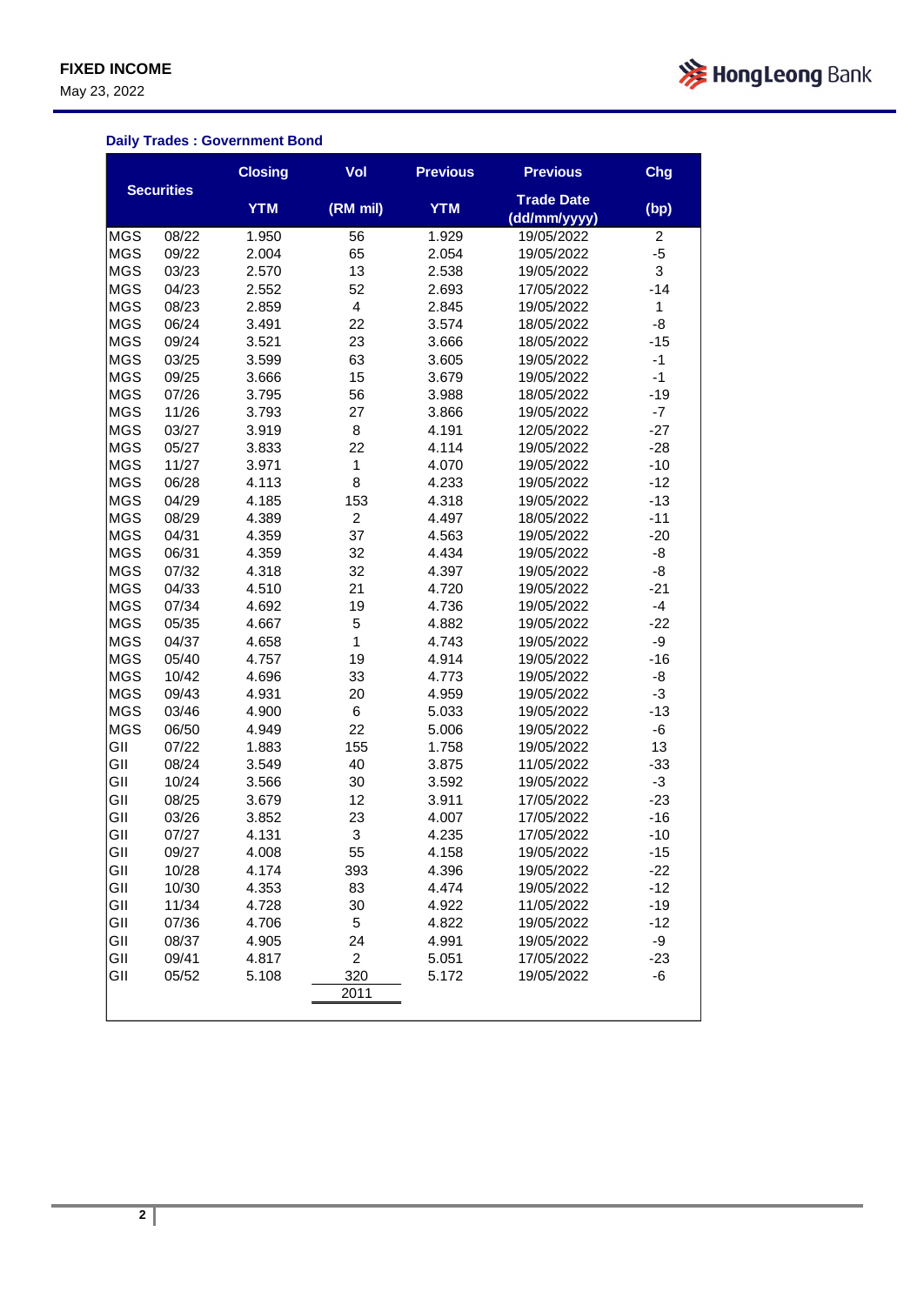May 23, 2022



### **Daily Trades : Corp Bonds/ Sukuk**

|                                             |       | <b>Rating</b>  | <b>Closing</b> | Vol            | <b>Previous</b> | <b>Previous</b>   | Chg          | <b>Spread</b>  |
|---------------------------------------------|-------|----------------|----------------|----------------|-----------------|-------------------|--------------|----------------|
| <b>Securities</b>                           |       |                | <b>YTM</b>     | (RM mil)       | <b>YTM</b>      | <b>Trade Date</b> | (bp)         | <b>Against</b> |
|                                             |       |                |                |                |                 | (dd/mm/yyyy)      |              | MGS*           |
| Malaysia Rail Link Sdn Berhad               | 07/36 | GG             | 5.046          | $\overline{c}$ | 4.099           | 27/08/2021        | 95           | 23             |
| Prasarana Malaysia Berhad                   | 08/36 | GG             | 5.021          | $\overline{c}$ | 5.041           | 05/05/2022        | $-2$         | 20             |
| Aman Sukuk Berhad                           | 04/24 | AAA            | 3.634          | 10             | 3.700           | 19/05/2022        | $-7$         | 6              |
| Cagamas Berhad                              | 10/24 | AAA            | 3.761          | 5              | 3.399           | 26/04/2022        | 36           | 18             |
| Cagamas Berhad                              | 11/24 | AAA            | 3.921          | 10             | 3.339           | 14/04/2022        | 58           | 28             |
| Pengurusan Air SPV Berhad                   | 02/29 | AAA            | 4.640          | 10             | 4.133           | 11/04/2022        | 51           | 29             |
| Infracap Resources Sdn Berhad               | 04/31 | AAA            | 5.062          | 25             | 5.065           | 19/05/2022        | $\mathbf{0}$ | 61             |
| Pengurusan Air SPV Berhad                   | 02/32 | AAA            | 4.881          | 20             | 4.890           | 06/05/2022        | $-1$         | 43             |
| Danga Capital Berhad                        | 01/33 | AAA            | 4.846          | 60             | 4.668           | 21/04/2022        | 18           | 40             |
| Projek Lebuhraya Usahasama Berhad           | 01/36 | AAA            | 5.079          | 30             | 4.999           | 22/04/2022        | 8            | 26             |
| Projek Lebuhraya Usahasama Berhad           | 01/37 | AAA            | 5.180          | 30             | 5.195           | 11/05/2022        | $-2$         | 36             |
| Sabah Development Bank Berhad               | 05/23 | AA1            | 3.950          | 30             | 3.553           | 06/04/2022        | 40           | 123            |
| <b>GENM Capital Berhad</b>                  | 08/25 | AA1            | 4.233          | $\overline{c}$ | 4.233           | 19/05/2022        | 0            | 59             |
| Sabah Development Bank Berhad               | 05/27 | AA1            | 4.574          | $\mathbf{1}$   | 4.573           | 17/05/2022        | 0            | 58             |
| Danajamin Nasional Berhad                   | 10/27 | AA1            | 3.147          | 10             | 2.994           | 26/04/2022        | 15           | $-84$          |
| Malayan Banking Berhad                      | 01/31 | AA1            | 4.388          | 50             | 4.055           | 26/04/2022        | 33           | $\cdot 7$      |
| Edra Solar Sdn Berhad                       | 10/31 | AA2            | 5.205          | 10             | 4.549           | 06/11/2019        | 66           | 75             |
| OSK Rated Bond Sdn Berhad                   | 04/28 | AA             | 4.682          | $\mathbf{1}$   | 4.357           | 24/03/2022        | 33           | 45             |
| Press Metal Aluminium Holdings Berhad       | 08/25 | AA3            | 4.330          | 60             | 3.786           | 28/03/2022        | 54           | 69             |
| <b>BGSM Management Sdn Berhad</b>           | 08/25 | AA3            | 4.308          | 20             | 3.967           | 21/04/2022        | 34           | 66             |
| Press Metal Aluminium Holdings Berhad       | 12/28 | AA3            | 5.174          | 14             | 4.572           | 15/03/2022        | 60           | 82             |
| RHB Bank Berhad                             | 04/31 | AA3            | 4.628          | 10             | 4.390           | 25/04/2022        | 24           | 18             |
| Malayan Banking Berhad                      | 02/17 | AA3            | 4.492          | 30             | 4.500           | 19/05/2022        | $-1$         | $-44$          |
| Evyap Sabun Malaysia Sdn Berhad             | 12/25 | AA-            | 5.508          | 20             | 4.717           | 03/11/2021        | 79           | 165            |
| AZRB Capital Sdn Berhad                     | 12/28 | AA-            | 5.812          | 10             | ä,              |                   | l,           | 146            |
| Jimah East Power Sdn Berhad                 | 06/29 | AA-            | 5.201          | 20             | 4.428           | 17/12/2021        | 77           | 85             |
| Quantum Solar Park (Semenanjung) Sdn Berhad | 10/30 | AA-            | 5.151          | 10             | 4.518           | 21/01/2022        | 63           | 74             |
| Quantum Solar Park (Semenanjung) Sdn Berhad | 10/33 | AA-            | 5.231          | 10             | 4.758           | 25/03/2022        | 47           | 78             |
| <b>TG Excellence Berhad</b>                 | 02/20 | AA-            | 4.149          | $\mathbf{1}$   | 4.626           | 17/05/2022        | $-48$        | $-78$          |
| <b>CIMB Group Holdings Berhad</b>           | 05/16 | A <sub>1</sub> | 5.258          | $\mathbf{1}$   | 4.377           | 15/04/2022        | 88           | 33             |
| Tropicana Corporation Berhad                | 09/19 | A              | 6.895          | $\mathbf{1}$   | 6.090           | 19/05/2022        | 81           | 196            |
| Affin Bank Berhad                           | 07/18 | A <sub>3</sub> | 3.545          | $\mathbf{1}$   | 4.214           | 11/05/2022        | $-67$        | $-139$         |
| Mah Sing Group Berhad                       | 10/26 | $\blacksquare$ | 5.606          | $\mathbf{1}$   | 4.640           | 25/11/2021        | 97           | 175            |
| Tropicana Corporation Berhad                | 06/23 | A+             | 5.287          | 1              | 4.678           | 13/05/2022        | 61           | 257            |
| Sunsuria Berhad                             | 12/25 | A+             | 6.032          | 1              | 5.470           | 08/07/2021        | 56           | 217            |
|                                             |       |                |                | 516            |                 |                   |              |                |
|                                             |       |                |                |                |                 |                   |              |                |

*\*spread against nearest indicative tenured MGS (Source: BPAM)*

| <b>Rating Action</b>              |                                                                   |                       |          |  |  |  |
|-----------------------------------|-------------------------------------------------------------------|-----------------------|----------|--|--|--|
| <b>Issuer</b>                     | <b>PDS Description</b>                                            | <b>Rating/Outlook</b> | Action   |  |  |  |
| Amanat Lebuhraya Rakyat<br>Berhad | Proposed Senior Sukuk Programme of up to<br>RM5.5 bil (2022/2044) | AAA/Stable            | Assigned |  |  |  |

*Source: RAM,MARC*